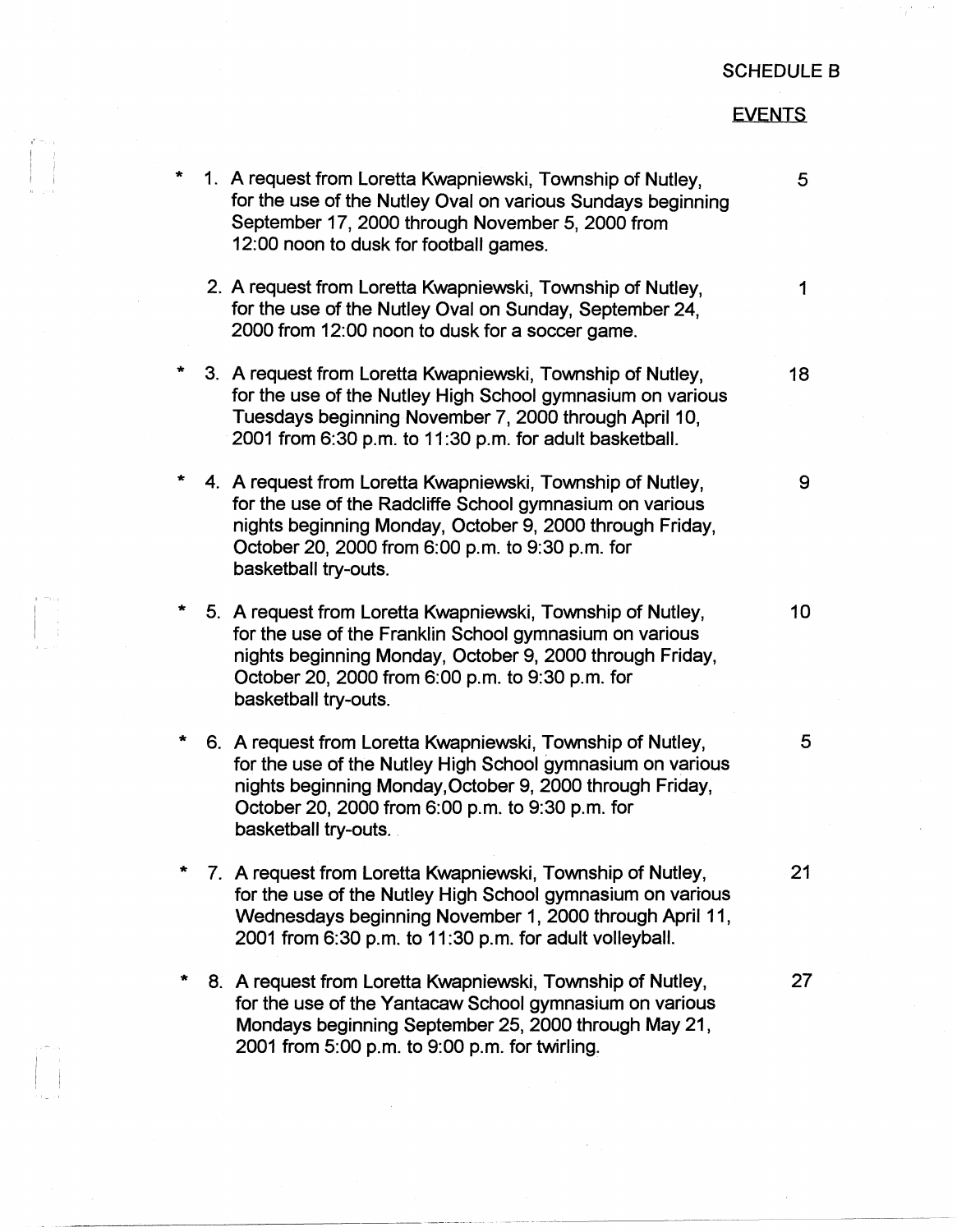|                                                                                                                                                                                                                                                            | <b>EVENTS</b>      |
|------------------------------------------------------------------------------------------------------------------------------------------------------------------------------------------------------------------------------------------------------------|--------------------|
| 9. A request from Loretta Kwapniewski, Township of Nutley,<br>for the use of the Nutley Oval on Wednesday, September 6,<br>2000 from 5:30 p.m. to dusk for a pep rally.                                                                                    | 1                  |
| * 10. A request from Loretta Kwapniewski, Township of Nutley,<br>for the use of the elementary school fields from Monday,<br>September 4, 2000 through Friday, November 17, 2000<br>from 4:30 p.m. to dusk for football and soccer practices<br>and games. | 275                |
| * 11. A request from Suzanne Scarpelli, Girl Scout Leader, for the<br>use of the Spring Garden School art room on various Fridays<br>beginning September 15, 2000 through June 8, 2001 from<br>11:30 a.m. to 12:30 p.m. for girl scout meetings.           | 19                 |
| * 12. A request from William Airey for the use of the Franklin<br>School gymnasium on various Wednesdays beginning<br>September 20, 2000 through May 30, 2001 for basketball.                                                                              | 15                 |
| 13. A request from Cynthia DeNike Palazzoto, CH.A.D.D., for<br>the use of the Lincoln School cafeteria on various nights<br>beginning Tuesday, September 12, 2000 through Monday,<br>June 18, 2001 for meetings.                                           | 19                 |
| 14. A request from Steven Gaccione for the use of the Franklin<br>School gymnasium on Tuesdays beginning September 12,<br>2000 through May 22, 2001 from 7:00 p.m. to 9:00 p.m.<br>for basketball.                                                         | 11                 |
| 15. A request from Giovanni Capalbo for the use of the Nutley<br>Oval on Sunday, October 22, 2000 from 1:00 p.m. to<br>5:00 p.m. for a benefit football game.                                                                                              | 1                  |
| 16. A request from Charles Appel, Boy Scout Leader, for the<br>use of the Lincoln School cafeteria and gymnasium on<br>Wednesdays beginning September 13, 2000 through June 6,<br>2001 from 7:00 p.m. to 8:30 p.m. for scout meetings.                     | 36                 |
| 17. A request from Estelle Suchocki, Nutley Music Boosters, for<br>the use of the Franklin School cafeteria on Saturday,<br>September 9, 2000 from 6:30 a.m. to 11:00 a.m. for a band<br>breakfast.                                                        | $\mathbf{\hat{1}}$ |

 $\sim$  8  $_\odot$ 

I 9. II<br>I 9. II 9. II 9. II 9. II 9. II 9. II 9. II 9. II 9. II 9. II 9. II 9. II 9. II 9. II 9. II 9. II 9. I<br>I 9. II 9. II 9. II 9. II 9. II 9. II 9. II 9. II 9. II 9. II 9. II 9. II 9. II 9. II 9. II 9. II 9. II 9. II

 $\mathcal{L}^{\text{max}}_{\text{max}}$ 

 $\begin{array}{l} \mathbf{z} \leftarrow \mathbf{z} \\ \mathbf{z} \\ \mathbf{z} \\ \mathbf{z} \\ \mathbf{z} \\ \mathbf{z} \\ \mathbf{z} \\ \mathbf{z} \\ \mathbf{z} \end{array}$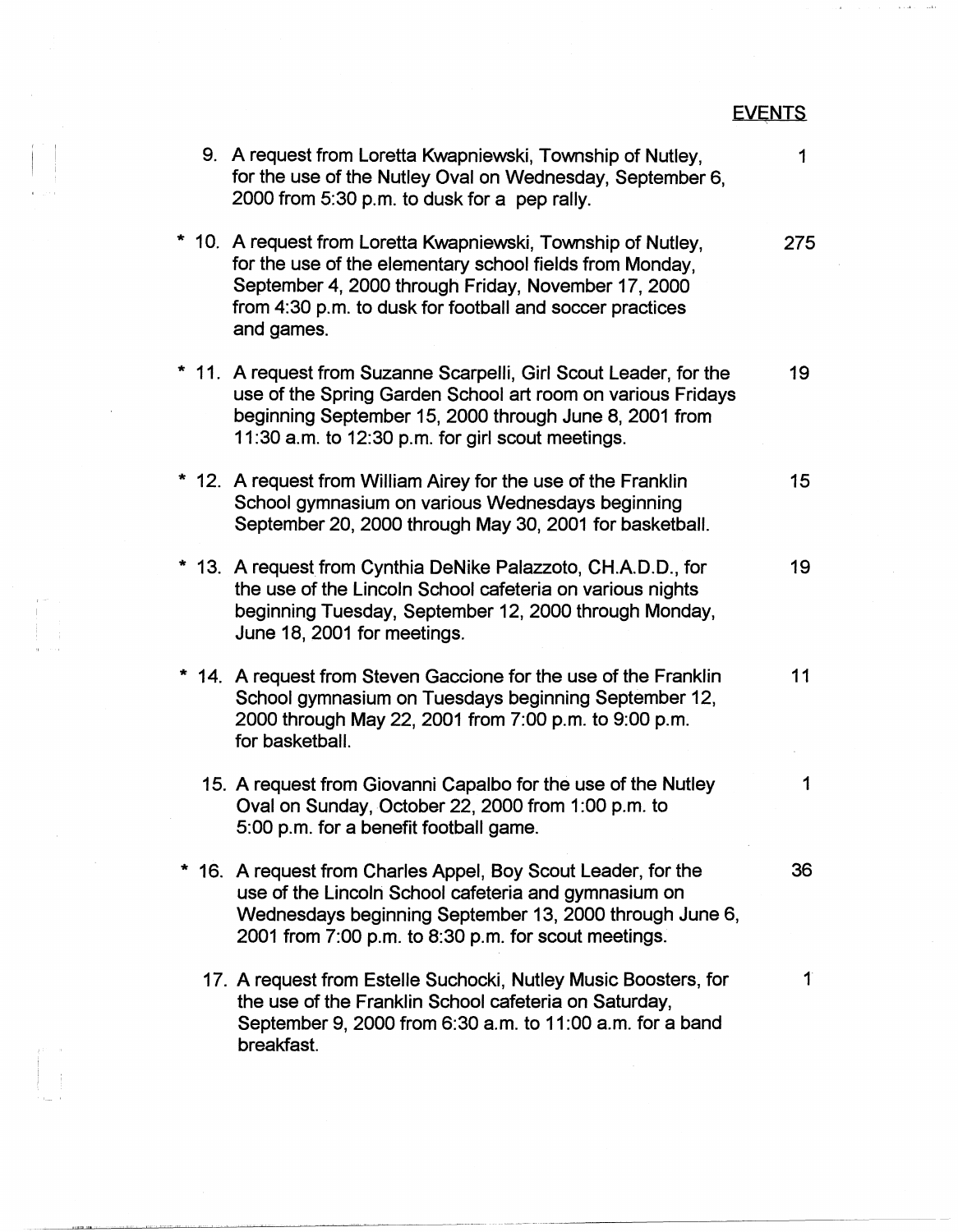|                                                                                                                                                                                                                                                                                            | <b>EVENTS</b>   |
|--------------------------------------------------------------------------------------------------------------------------------------------------------------------------------------------------------------------------------------------------------------------------------------------|-----------------|
| * 18. A request from Loretta Kwapniewski, Township of Nutley,<br>for the use of the Nutley High School auditorium and four<br>classrooms on various days beginning Monday,<br>November 13, 2000 through Sunday, November 19, 2000<br>from 5:30 p.m. to 11:00 p.m. for practices and shows. | 4               |
| * 19. A request from Loretta Kwapniewski, Township of Nutley,<br>for the use of the Nutley High School auditorium and four<br>classrooms on various days beginning Monday, January 15,<br>2001 through Sunday, January 21, 2001 from 5:30 p.m. to<br>11:00 p.m. for practices and shows.   | 6               |
| * 20. A request from Loretta Kwapniewski, Township of Nutley,<br>for the use of the elementary school fields from Monday,<br>March 12, 2001 through Friday, June 29, 2001 for<br>baseball and softball practices and games.                                                                | 400             |
| * 21. A request from Loretta Kwapniewski, Township of Nutley,<br>for the use of the Nutley High School wrestling room on<br>various days beginning Monday, November 6, 2000 through<br>Thursday, March 15, 2001 from 6:00 p.m. to 9:00 p.m. for<br>wrestling.                              | 45              |
| * 22. A request from Loretta Kwapniewski, Township of Nutley,<br>for the use of the Radcliffe School gymnasium on Saturdays<br>beginning December 2, 2000 through March 17, 2001 from<br>7:45 a.m. to 3:00 p.m. for basketball games.                                                      | 12 <sub>2</sub> |
| * 23. A request from Loretta Kwapniewski, Township of Nutley,<br>for the use of the Franklin School gymnasium on Saturdays<br>beginning December 2, 2000 through March 10, 2001 from<br>7:45 a.m. to 5:30 p.m. for basketball games.                                                       | 11              |
| * 24. A request from Loretta Kwapniewski, Township of Nutley,<br>for the use of the Nutley High School gymnasiums on<br>Saturdays beginning December 2, 2000 through March 17,<br>2001 from 8:30 a.m. to 1:30 p.m. for basketball games.                                                   | 12 <sub>1</sub> |
| 25. A request from Loretta Kwapniewski, Township of Nutley,<br>for the use of the Yantacaw School gymnasium on various<br>days beginning Wednesday, November 8, 2000 through<br>Friday, March 16, 2001 from 6:00 p.m. to 9:00 p.m. for<br>basketball practice.                             | 59              |

i<br>Gundên

 $\mathbf{A}$  and  $\mathbf{B}$ a chit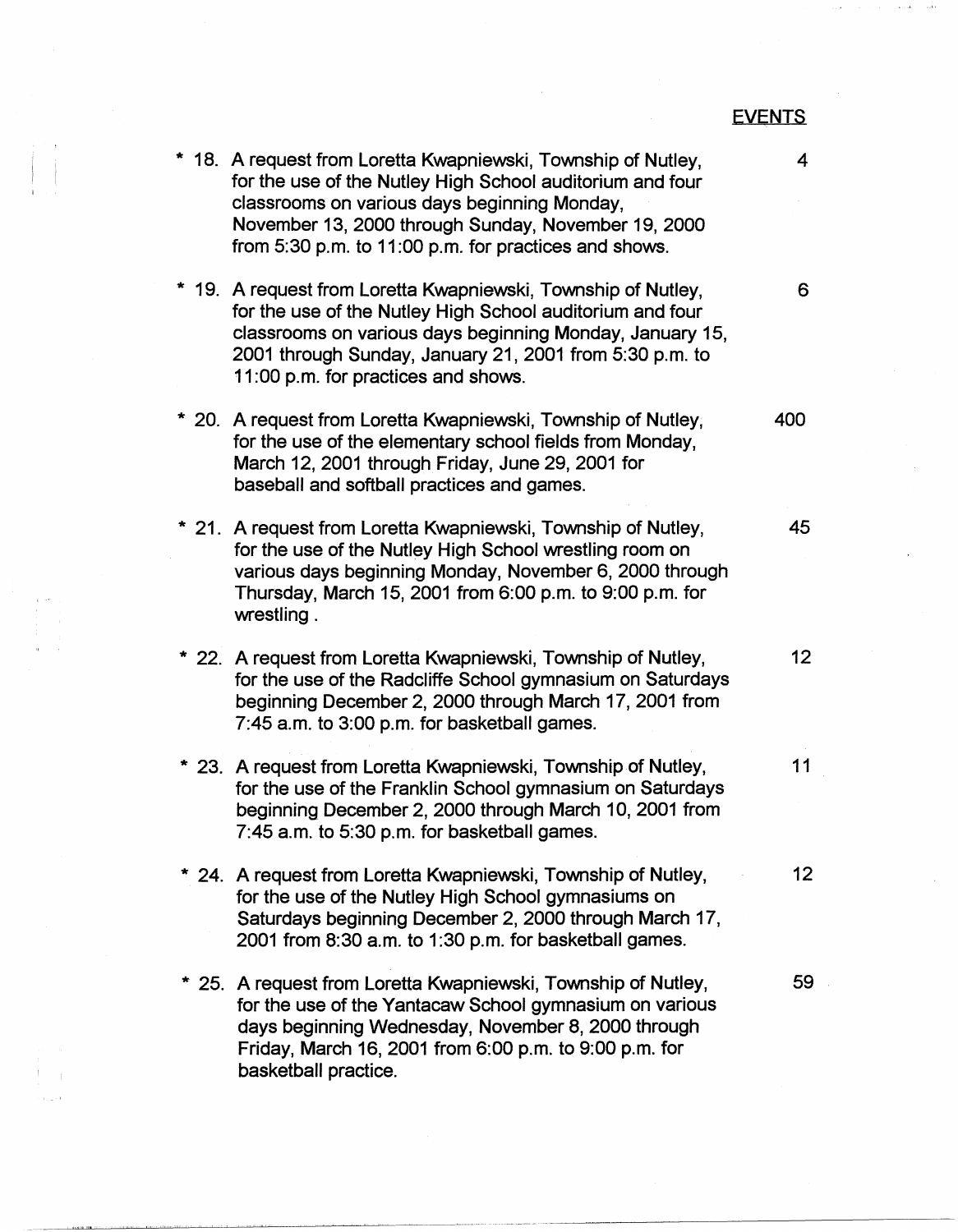**EVENTS** 

\* 26. A request from Loretta Kwapniewski, Township of Nutley, 57 for the use of the Spring Garden School gymnasium on various days beginning Wednesday, November 8, 2000 through Friday, March 16, 2001 from 6:00 p.m. to 9:00 p.m. for basketball practice. \* 27. A request from Loretta Kwapniewski, Township of Nutley, 61 for the use of the Lincoln School gymnasium on various days beginning Wednesday, November 8, 2000 through Friday, March 16, 2001 from 6:00 p.m. to 9:00 p.m. for basketball. \* 28. A request from Loretta Kwapniewski, Township of Nutley, 56 for the use of the Washington School gymnasium on various days beginning Wednesday, November 8, 2000 through Thursday, March 15, 2001 from 6:00 p.m. to 9:00 p.m. for basketball. \* 29. A request from Loretta Kwapniewski, Township of Nutley, 91 for the use of the Franklin School gymnasium on various days beginning Monday, October 23, 2000 through Friday, March 30, 2001 from 6:00 p.m. to 10:00 p.m. for basketball. \* 30. A request from Loretta Kwapniewski, Township of Nutley, **63**  for the use of the Radcliffe School gymnasium on various days beginning Monday, November 6, 2000 through Friday, March 16, 2001 from 6:00 p.m. to 9:00 p.m. for basketball. \* 31. A request from Anita laco, Girl Scout leader, for the use of **32**  a Washington School classroom every Monday beginning September 18, 2000 through June 11, 2001 from 6:30 p.m. to 8:00 p.m. for scout meetings. \* **32.** A request from Anita lace, Girl Scout leader, for the use of **35**  a Washington School classroom every Friday beginning September 15, 2000 through June 15, 2001 from 3:30 p.m. to 5:00 p.m. for scout meetings. \* 33. A request from Mary Milici, Girl Scout leader, for the use of 31 the Spring Garden School art room every Friday beginning October 6, 2000 through June 8, 2001 from 3:30 p.m. to 5:00 p.m. for scout meetings.